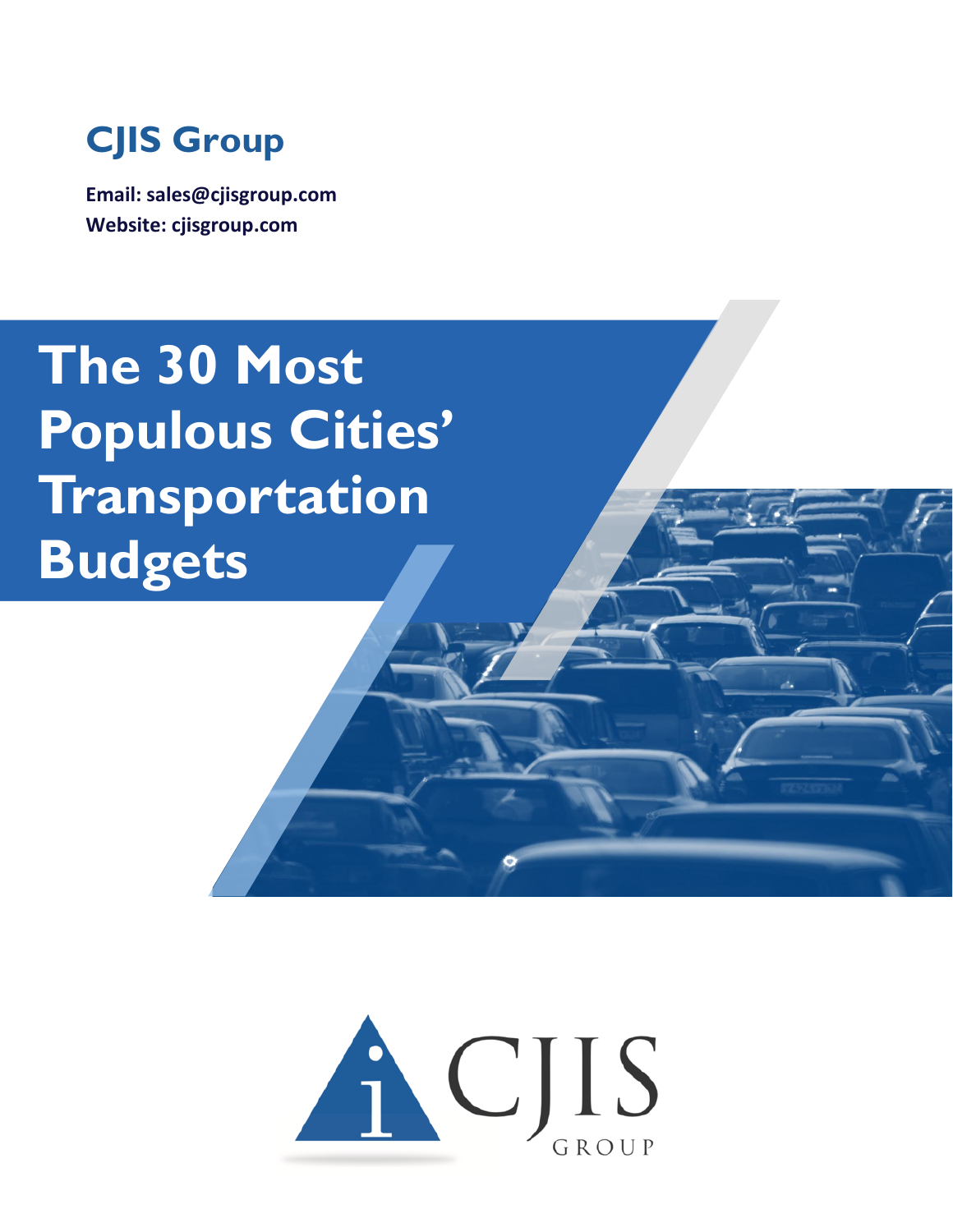

**A link to each city's transportation budget is hyperlinked on their city name**

*[New York City, New York](https://council.nyc.gov/budget/fy2022/)*

| <b>New York City Transportation Department</b> | \$1,144,899,000 |
|------------------------------------------------|-----------------|
| <b>Los Angeles, California</b>                 |                 |
| <b>Los Angeles Transportation Department</b>   | \$204,941,210   |
| <b>Chicago, Illinois</b>                       |                 |
| <b>Chicago Transportation Department</b>       | \$1,276,497,782 |
| <b>Houston, Texas</b>                          |                 |
| <b>Houston Transtar</b>                        | \$6,597,770*    |
| *Houston's portion of a combined fund          |                 |
| <b>Phoenix, Arizona</b>                        |                 |
| <b>Phoenix Public Transit Department</b>       | \$277,014,000   |
| Philadelphia, Pennsylvania                     |                 |
| <b>Philadelphia Streets Department</b>         | \$113,672,053   |
| <b>San Antonio, Texas</b>                      |                 |
| <b>San Antonio Transportation Department</b>   | \$10,562,512    |
| <b>San Diego, California</b>                   |                 |
| <b>San Diego Transportation Department</b>     | \$175,588,978   |
| <b>Dallas, Texas</b>                           |                 |
| <b>Dallas Transportation Department</b>        | \$44,312,077    |
| <b>San Jose, California</b>                    |                 |
| <b>San Jose Transportation Department</b>      | \$131,373,050   |

**CJIS GROUP** is committed to improving the technology procurement process by providing in depth, validated market intelligence and quality research for the state and local government market.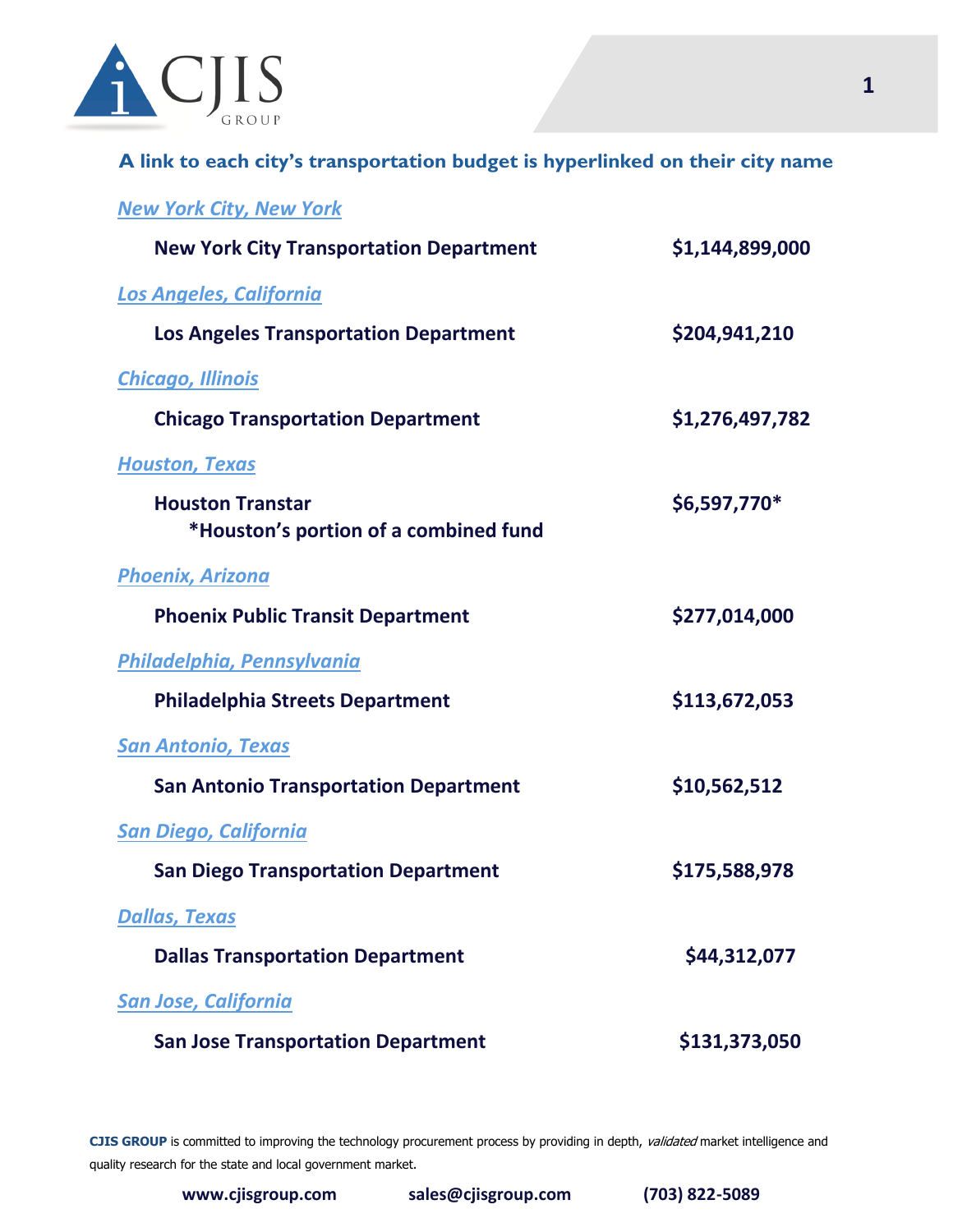

*[Austin, Texas](https://www.speakupaustin.org/budget-2022)*

| <b>Austin Transportation Department</b>                           | \$85,010,327    |
|-------------------------------------------------------------------|-----------------|
| <b>Jacksonville, Florida</b>                                      |                 |
| <b>Jacksonville Transportation Authority</b>                      | \$147,925,222   |
| <b>Fort Worth, Texas</b>                                          |                 |
| Fort Worth Transportation & Public Works Department               | \$70,700,400    |
| <b>Columbus, Ohio</b>                                             |                 |
| <b>Columbus Public Service Department</b>                         | \$34,628,475    |
| <b>Indianapolis, Indiana</b>                                      |                 |
| Indianapolis Department of Metropolitan Development \$88,126,978  |                 |
| <b>Charlotte, North Carolina</b>                                  |                 |
| <b>Charlotte Transportation Department</b>                        | \$28,568,610    |
| <b>San Francisco, California</b>                                  |                 |
| <b>San Francisco Municipal Transportation Agency</b>              | \$1,354,189,348 |
| <b>Seattle, Washington</b>                                        |                 |
| <b>Seattle Department of Transportation</b>                       | \$718,291,146   |
| <b>Denver, Colorado</b>                                           |                 |
| Denver Transportation and Infrastructure Department \$139,823,000 |                 |
| <b>Washington, D.C.</b>                                           |                 |
| <b>District Department of Transportation</b>                      | \$170,094,819   |
| <b>Nashville, Tennessee</b>                                       |                 |
| <b>Metro Transit Authority</b>                                    | \$93,378,000    |

CJIS GROUP is committed to improving the technology procurement process by providing in depth, validated market intelligence and quality research for the state and local government market.